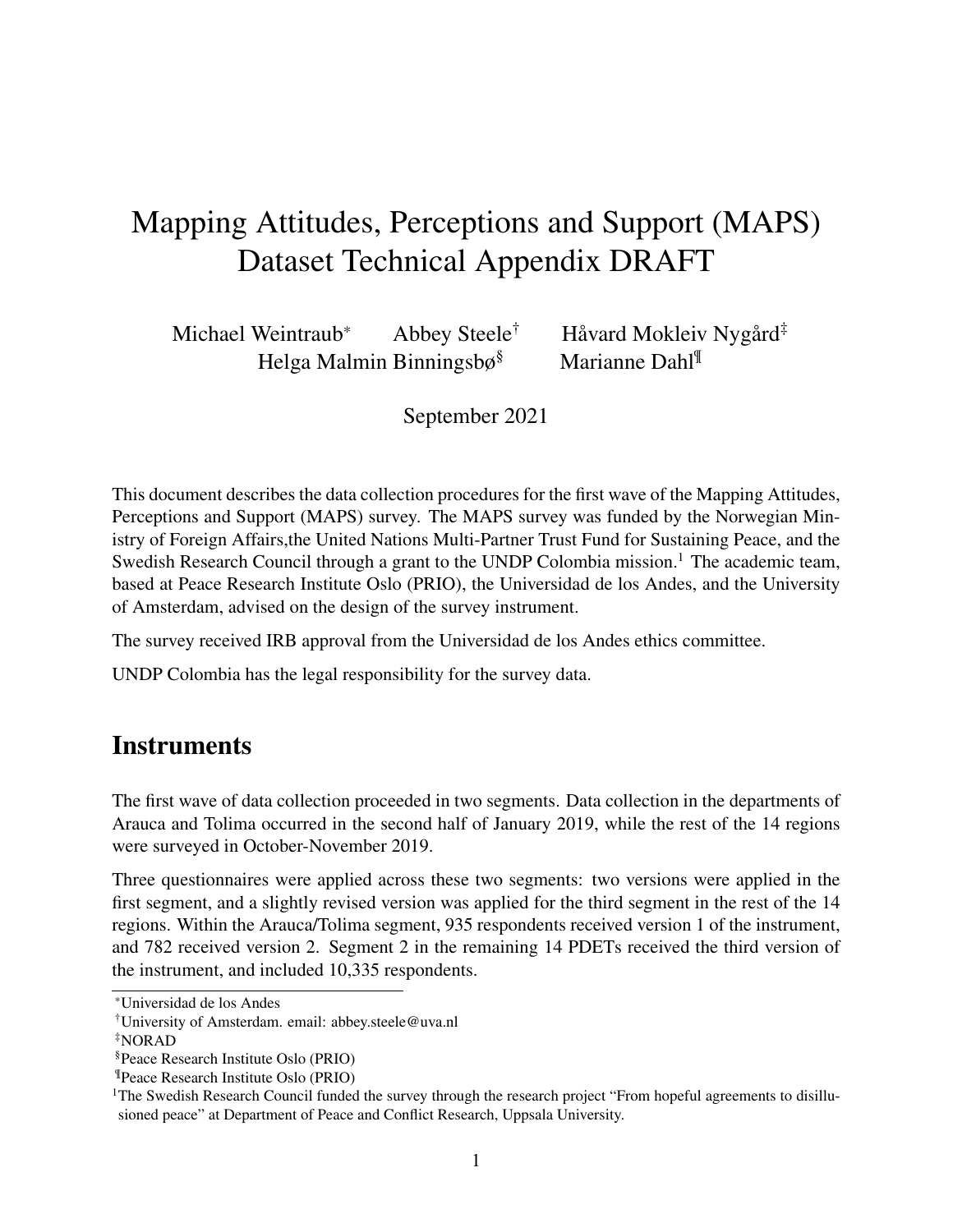| Table 1: Sample size and dates |  |  |
|--------------------------------|--|--|
|--------------------------------|--|--|

|   | <b>Segment</b> Instrument version Dates | Location                        | <b>Sample size</b> |
|---|-----------------------------------------|---------------------------------|--------------------|
|   |                                         | January 2019 Arauca-Tolima (AT) | 935                |
|   |                                         | January 2019 Arauca-Tolima (AT) | 782                |
| 2 |                                         | Oct-Nov 2019 $14$ PDETs (FW)    | 10,335             |

- 1. MAPS Jan2019 AT instrument.pdf
- 2. MAPS Jan2019 AT instrument 2.pdf
- 3. MAPS Oct2019 FW instrument 3.pdf

The dataset "Combined MAPSdataset Public.csv" comprises data collected with all three questionnaires, for one complete wave of the survey. The variable "vers form" indicates which questionnaire the respondent received.

In order to merge the data, our team transformed several variables across the three questionnaires. Variables that are unmatched are appended with the initials of its segment: AT or FW, reflecting the changes to the questionnaire between versions 2 and 3.

It is also important for analysts to keep in mind that the segments of wave 1 were surveyed 10-11 months apart.

The codebook is "codebook ColombiaMAPSwave1 Public.xls".

The public version of the MAPS dataset is available for download at the PRIO project page: https://www.prio.org/Projects/Project/?x=1779. To protect respondents' anonymity, their home municipality is removed from the public dataset.

## Sample

The survey aims to be representative of each of the 16 regions targeted for the implementation of the peace agreement signed between the Colombian government and the Revolutionary Armed Forces of Colombia (FARC) in 2016. These regions are known as PDETs, the Spanish acronym for Development Plans with a Territorial Focus (*Planes de Desarrollo con Enfoque Territorial*). Since the survey was first applied, two additional PDETs—both within the municipality of Bogota—have ´ been established. These are not included in the MAPS sample.

Roughly 7,055,000 people in 2,180,000 households live across these 16 regions of the country, comprising 170 of Colombia's 1,200 total municipalities. Most of the 170 PDET municipalities are predominantly rural, and sample frames are unavailable for the communities.

Segment 1 was carried out by the survey firm Sistemas Especializadas de Información (SEI). Segment 2 was carried out by the survey firm Proyectamos. Importantly, each firm designed different samples, which we describe below.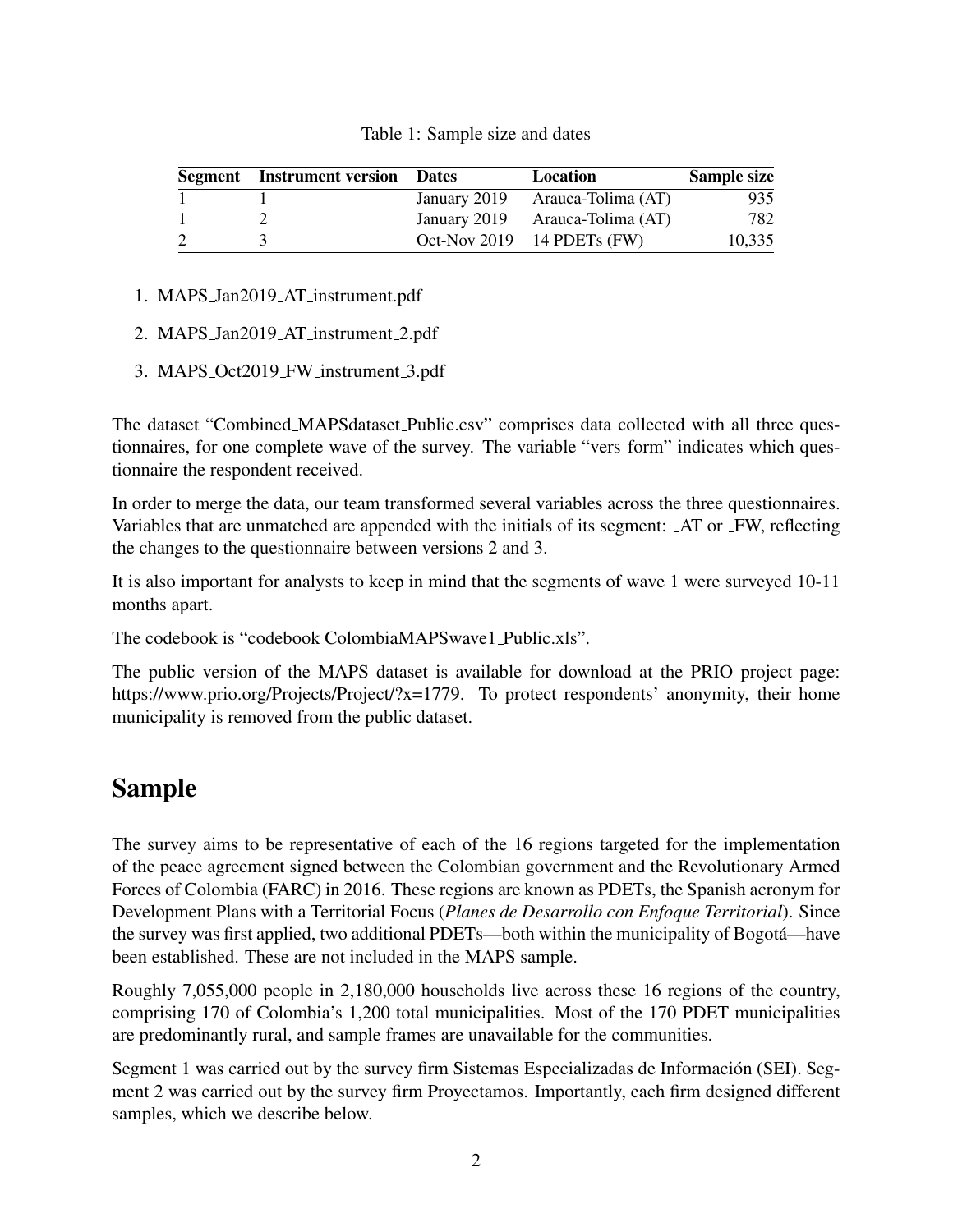### Description of Wave 1, Segment 1

In Arauca and Tolima, all of the municipalities that comprise the two PDETs entered the sample. The primary sampling units were the *cabecera* and *centro poblados*. What is known in Colombia as the "rural dispersed population" was excluded from the sample. The rural sample instead comes from larger, more condensed settlements known as *centros poblados*, which are comprised of at least 20 structures laid out more or less in a grid fashion. *Centros poblados* and the larger *cabeceras*, or municipal capitals, are both comprised of *manzanas*, or blocks.

Following the cabeceras and centros poblados, *manzanas* were selected. Then, the enumerator began the process of selecting residences that would enter the sample. The first step was to walk around the block to identify the residential buildings and apartments. All were listed and then entered into a hand-held device that randomly selected the residences that would enter the sample.

The enumerator then visited these residences and asked to speak with an adult (an individual who is at least 18 years old). The respondent was not randomly selected within the household, but enumerators kept track of the gender balance of respondents and aimed to maintain rough parity between male and female respondents.

#### Weights for wave 1, segment 1

SEI calculated the sample weight based on the distribution of the population between rural and urban settlements from the 2005 census. The original sample weight for segment 1 is fexp AT.

### Description of Wave 1, Segment 2

In wave 1, segment 2 (as was the case for segment 1), the sample was designed to achieve representativity at the PDET level. Proyectamos calculated an effective sample size of between 720-731 respondents per PDET based on the number of households in the PDET. Table 2 shows the actual sample achieved per PDET across both segments of Wave 1.

Unlike in segment 1, the primary sampling unit (PSU) was the municipality, stratified by PDET. Municipalities were randomly selected within each PDET.<sup>2</sup> Table 3 shows the number of municipalities selected per PDET, as well as the total number of municipalities within each PDET.

In keeping with the design from segment 1, the secondary sampling unit for segment 2 was the *manzana*, and rural dispersed populations were excluded from the sample. Respondents entered the sample via the same process that SEI used for segment 1: the enumeration of all residential buildings or apartments in a given *manzana*, then a random selection from among those residences entered the sample. The survey firm Proyectamos aimed for 8-12 respondents per *manzana* in rural communities, and 6 respondents per *manzana* in *cabeceras*.

<sup>&</sup>lt;sup>2</sup>Two municipalities, Santa Marta and Valledupar, were initially selected and replaced, because the UNDP wanted to focus on communities with a more rural profile. The former are far more urban than other municipalities in the broader PDET universe.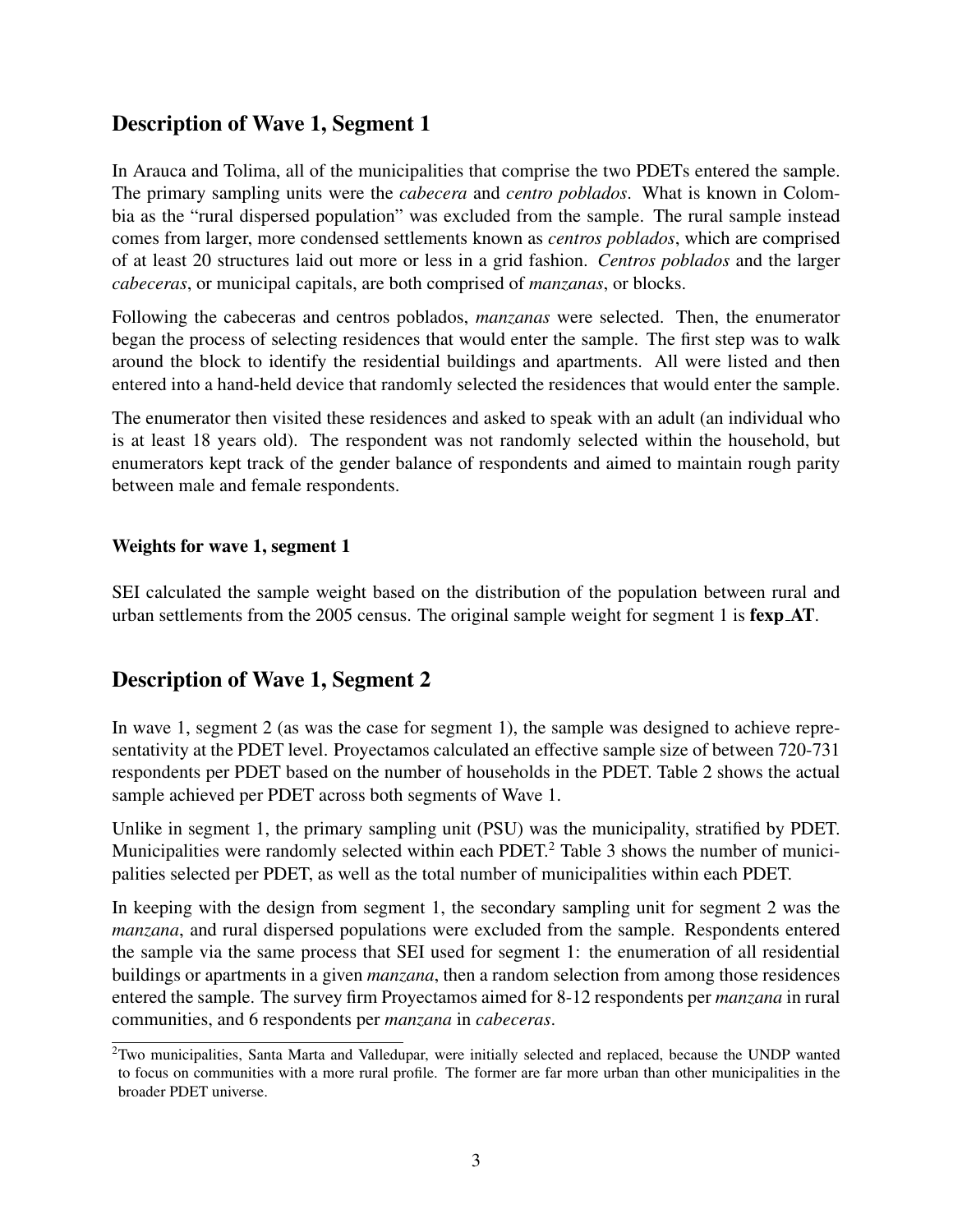| $-$ . $       -$<br><b>PDET</b>          | <b>Cabecera</b> | <b>Rural</b> | <b>Total</b> |
|------------------------------------------|-----------------|--------------|--------------|
| Arauca                                   | 463             | 389          | 852          |
| Alto Patía - Norte del Cauca             | 517             | 228          | 745          |
| Bajo Cauca y Nordeste antioqueno         | 558             | 189          | 747          |
| Catatumbo                                | 497             | 221          | 718          |
| Chocó                                    | 524             | 210          | 734          |
| Cuenca del Caguán y Piedemonte Caqueteño | 523             | 208          | 731          |
| Macarena - Guaviare                      | 436             | 302          | 738          |
| Montes de María                          | 555             | 206          | 761          |
| Pacífico Medio                           | 536             | 217          | 753          |
| Pacífico y Frontera Nariñense            | 515             | 220          | 735          |
| Putumayo                                 | 508             | 222          | 730          |
| Sierra Nevada - Perijá                   | 543             | 197          | 740          |
| Sur de Bolívar                           | 590             | 139          | 729          |
| Sur de Córdoba                           | 517             | 223          | 740          |
| Sur de Tolima                            | 309             | 556          | 865          |
| Urabá Antioqueño                         | 510             | 224          | 734          |
| <b>Total respondents</b>                 | 8,101           | 3,951        | 12,052       |

|  |  | Table 2: Sample by PDET, Wave 1 |  |
|--|--|---------------------------------|--|
|--|--|---------------------------------|--|

| Table 5: Municipalities sampled per PDET, Segment 2 |     |                              |  |
|-----------------------------------------------------|-----|------------------------------|--|
| <b>PDET</b>                                         |     | <b>Total mun</b> Mun sampled |  |
| Alto Patía - Norte del Cauca                        | 24  | h                            |  |
| Bajo Cauca y Nordeste antioqueno                    | 13  |                              |  |
| Catatumbo                                           | 8   |                              |  |
| Chocó                                               | 14  | 6                            |  |
| Cuenca del Caguán y Piedemonte Caqueteño            | 17  | 4                            |  |
| Macarena - Guaviare                                 | 12  |                              |  |
| Montes de María                                     | 15  |                              |  |
| Pacífico Medio                                      | 4   |                              |  |
| Pacífico y Frontera Nariñense                       | 11  |                              |  |
| Putumayo                                            | 8   |                              |  |
| Sierra Nevada - Perijá                              | 13  |                              |  |
| Sur de Bolívar                                      |     |                              |  |
| Sur de Córdoba                                      | 5   | 5                            |  |
| Urabá Antioqueño                                    | 8   |                              |  |
| Total municipalities                                | 161 | 65                           |  |

Table 3: Municipalities sampled per PDET, Segment 2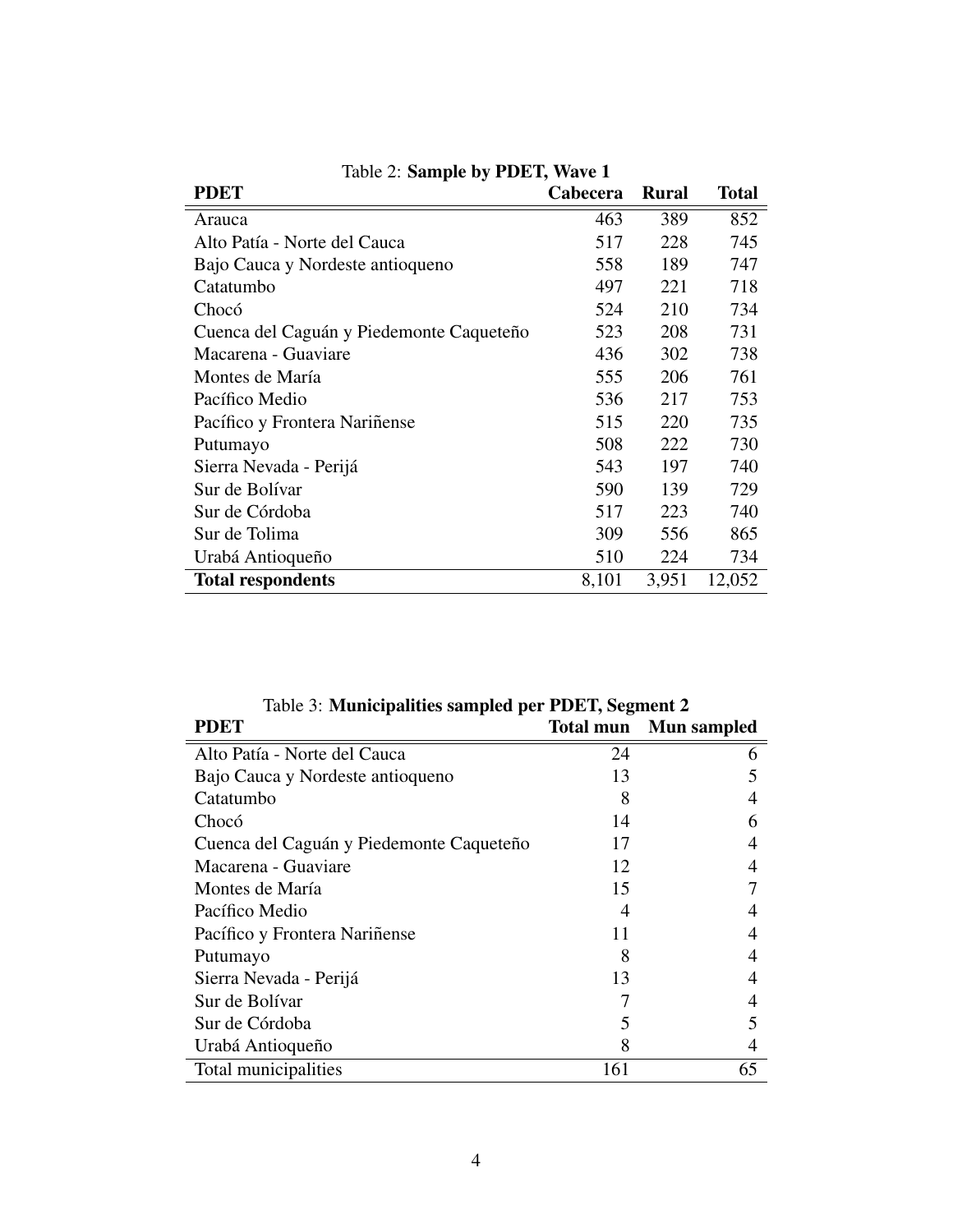



#### Weights for wave 1, segment 2

Proyectamos calculated the sample weight to reflect the municipal population size per PDET, based on the 2018 Census. The variable name **fexp FW** is the original weight for segment 2 of wave 1.

The distribution of respondents in the MAPS sample across all segments of data collection per municipality can be seen in Figure 1.

## Recommendations for analysis

*We do not recommend analyzing segments 1 and 2 together without additional steps to harmonize the two weighting / sampling schemes described above.*

We created a new, unified sample weight based on the 2018 census, and based on the rural/urban populations within each PDET municipality visited. This variable is FEX CALIB TOTAL.